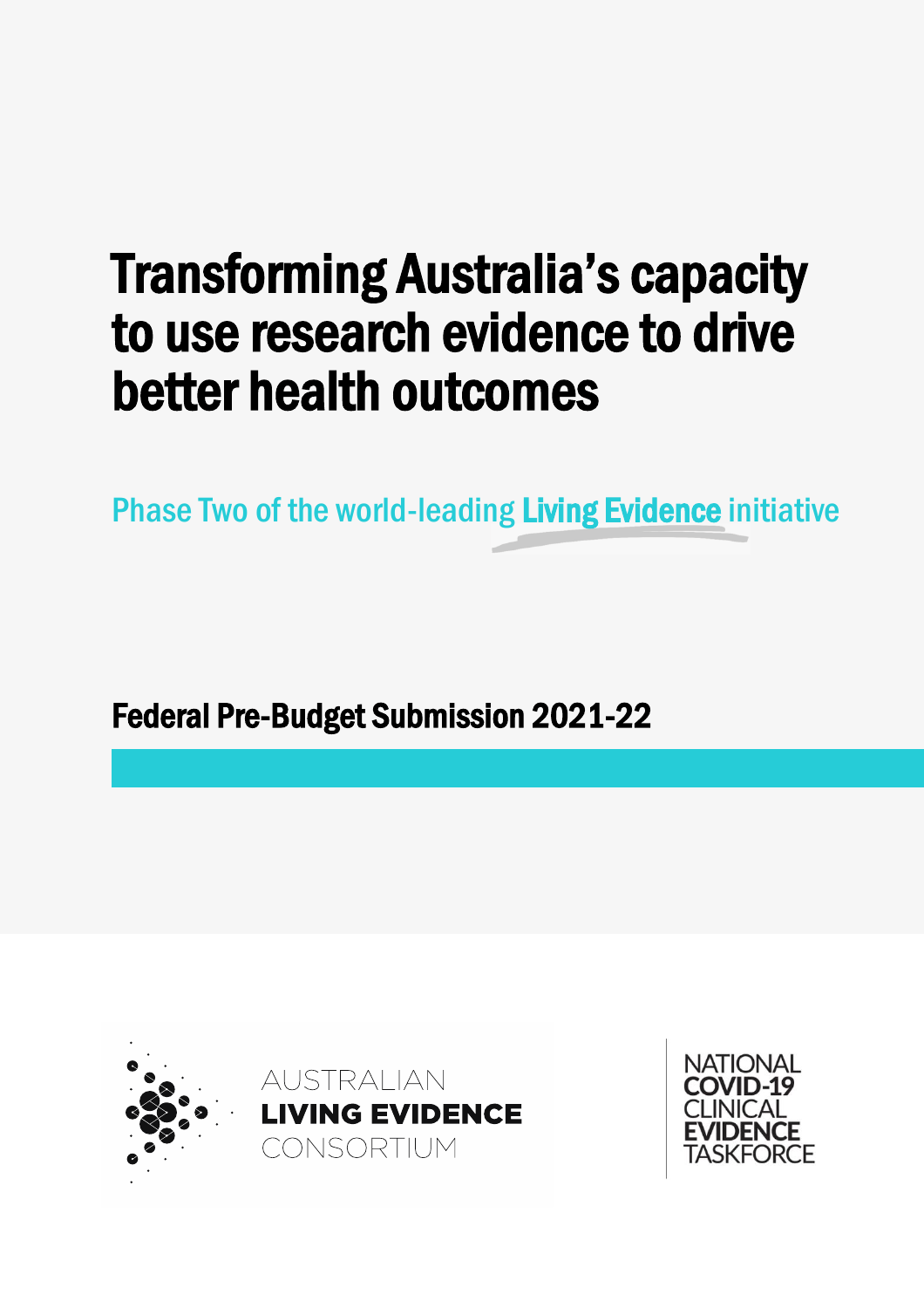





#### **Contact**

Associate Professor Julian Elliott Chair +61 405 704 795 [julian.elliott@monash.edu](mailto:julian.elliott@monash.edu)

Rhiannon Tate National Development Lead +61 407 941 260 [rhiannon.tate@monash.edu](mailto:rhiannon.tate@monash.edu)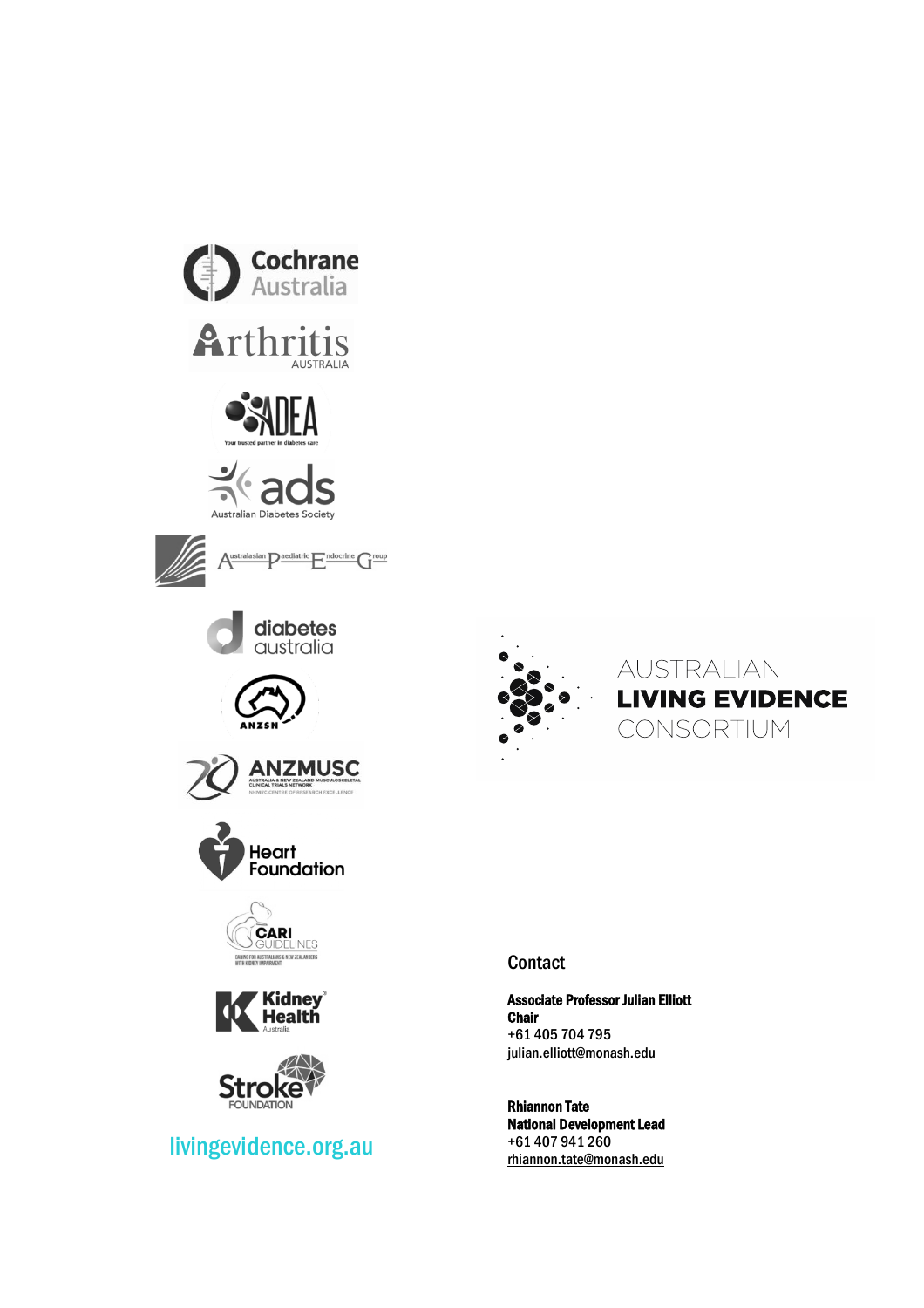### Executive Summary

#### Proposal

Deliver Phase Two of the world-leading Living Evidence initiative

#### Investment commitment

\$8 million from the Australian Government (\$2.8 million in 2021-22, plus \$5.2 million over the forward estimates)

#### Need for action

- Evidence-based clinical guidelines are central to the delivery of high value health care
- Outdated, inefficient systems can't keep guidelines up-to-date with the latest research
- Translation of research findings into clinical practice and policy is too slow (average 5+ years)
- Poor quality and format of guidelines is impeding the adoption of best-practice
- Lack of a coordinated national framework is eroding trust in guideline recommendations
- Unnecessary waste results from duplication at local, state, national and international levels

#### **Opportunity**

Australia is at the global forefront of development for Living Evidence—an innovative model harnessing software, data systems, machine learning, citizen science and co-production to enable continuous evidence surveillance and near realtime updating of high-quality clinical guidelines.

The Australian Living Evidence Consortium (the Consortium) has successfully delivered Phase One of the Living Evidence initiative, which included world-first pilot projects to establish Living Guidelines in stroke, diabetes and arthritis.

Phase One investment by the Australian Government meant the Consortium was able to respond rapidly to deliver the world's only evidence-based Living Guidelines for COVID-19 that are updated weekly with emerging research whilst maintaining gold standard methods and scientific rigor. The guidelines have been viewed more than 285,000 times and received widespread acclaim internationally for setting a new benchmark in evidence-based health care.

#### Phase Two objectives

- **Create** a National Centre for Living Evidence to provide coordination, training and research
- Integrate and enhance technical systems and digital solutions to reduce unit costs and time
- **Develop** and maintain Living Guidelines in five chronic diseases to national quality standards
- Optimise the dissemination and use of evidence-based guidance for policy and practice change
- Leverage investment in COVID-19 Living Guidelines to benefit far more Australians, including those disproportionally affected by chronic disease–First Nations People and rural/remote communities

#### Key outcomes to be delivered

- Rapidly bringing research discoveries to point-of-care and decision-making, targeting an 80% reduction in time from publication of research to incorporation in evidence-based guidelines
- Drive health system value through accelerated co-production of guidance based on the latest research:
	- a) Targeting a 50% reduction in the time to complete key tasks for evidence synthesis
	- b) 25% reduction in time to update guidelines to NHMRC standards
	- c) 300% increase in the number of patients and clinicians involved in living guideline development
- Give patients more opportunities to be active participants in their health care:
	- a) Targeting a 300% increase in guideline users
	- b) 30,000 monthly users of decision aids and tools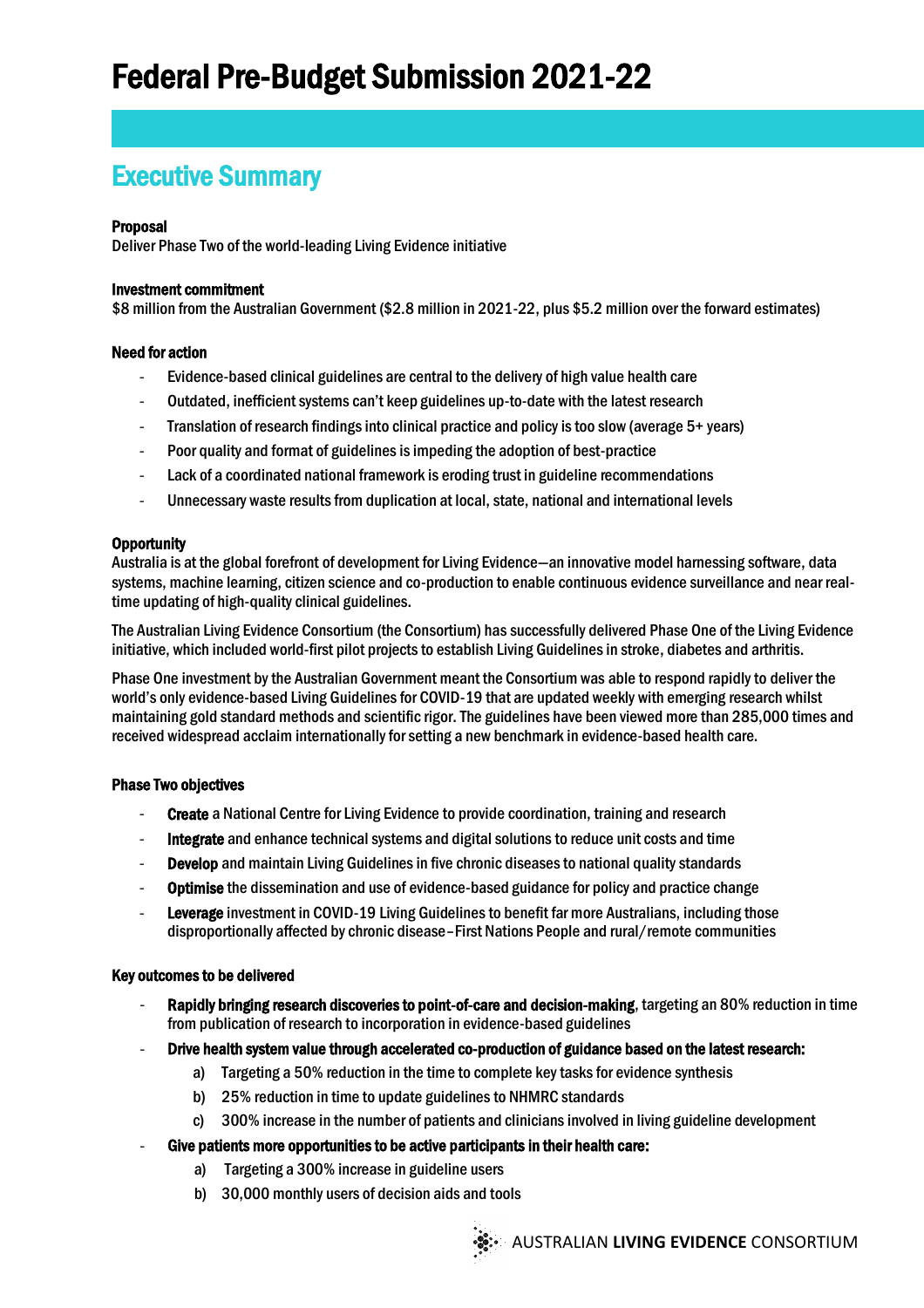# Every Australian should receive health care based on the best available evidence

#### **Context**

Over the last half century, Australia has become renowned for its world leading health and medical research, consistently backed by strong public investment. Australians recognise the importance findings from health and medical research play in improving clinical care and health outcomes.

The record level of investment in health and medical research currently made by the Australian Government is widely supported by Australian tax payers, with the rightful expectation this substantial public spend delivers a return on investment to the Australian community1.

Despite this, comparatively little investment has been made in advancing the underlying systems that are needed to efficiently and effectively translate an increasing volume of research into timely, reliable and actionable guidance available to patients and health care professionals at the point-of-care and decision-making2.

#### The reason for action

The delivery of high-quality, high-value health care is dependent on evidence-based guidance to define best practice, including systematic reviews, clinical practice guidelines, standards, protocols, policy briefs and health technology assessments.

Across Australia, our systems for developing and using evidence-based guidance are no longer fit-for-purpose:

- The current pace of translation of research findings into clinical practice and policy is too slow: Technical systems for the development of evidence-based guidance cannot effectively process the exponentially increasing research output (over 4,000 articles per day3) to 'make sense' of research findings in a timely manner. This is delaying the translation of life-saving evidence into practice and policy, often by several years4.
- Poor quality and format of guidelines impedes the adoption of best-practice: Clinical practice guidelines are of varying quality, reliability and currency, are disseminated as individual documents and are produced in different formats5. Health care professionals often need to navigate over 50 separate guideline documents.
- Lack of an integrated framework erodes trust in guideline recommendations: Australia lacks a national, integrated, priority-driven, strategic framework for developing evidence-based guidance. There is no agreed mechanism for coordination or standardisation, which results in the quality and presentation of guidelines varying widely between disease groups. A lack of trust in guideline recommendations contributes to unnecessary variation in practice across Australia2.

### Critical weaknesses in Australia's clinical guideline sector

- Inefficiency
- Poor quality
- Lack of capacity
- Lack of investment in IT
- Inaccessibility
- Obsolescence

**NHMRC 2015** 

AUSTRALIAN **LIVING EVIDENCE** CONSORTIUM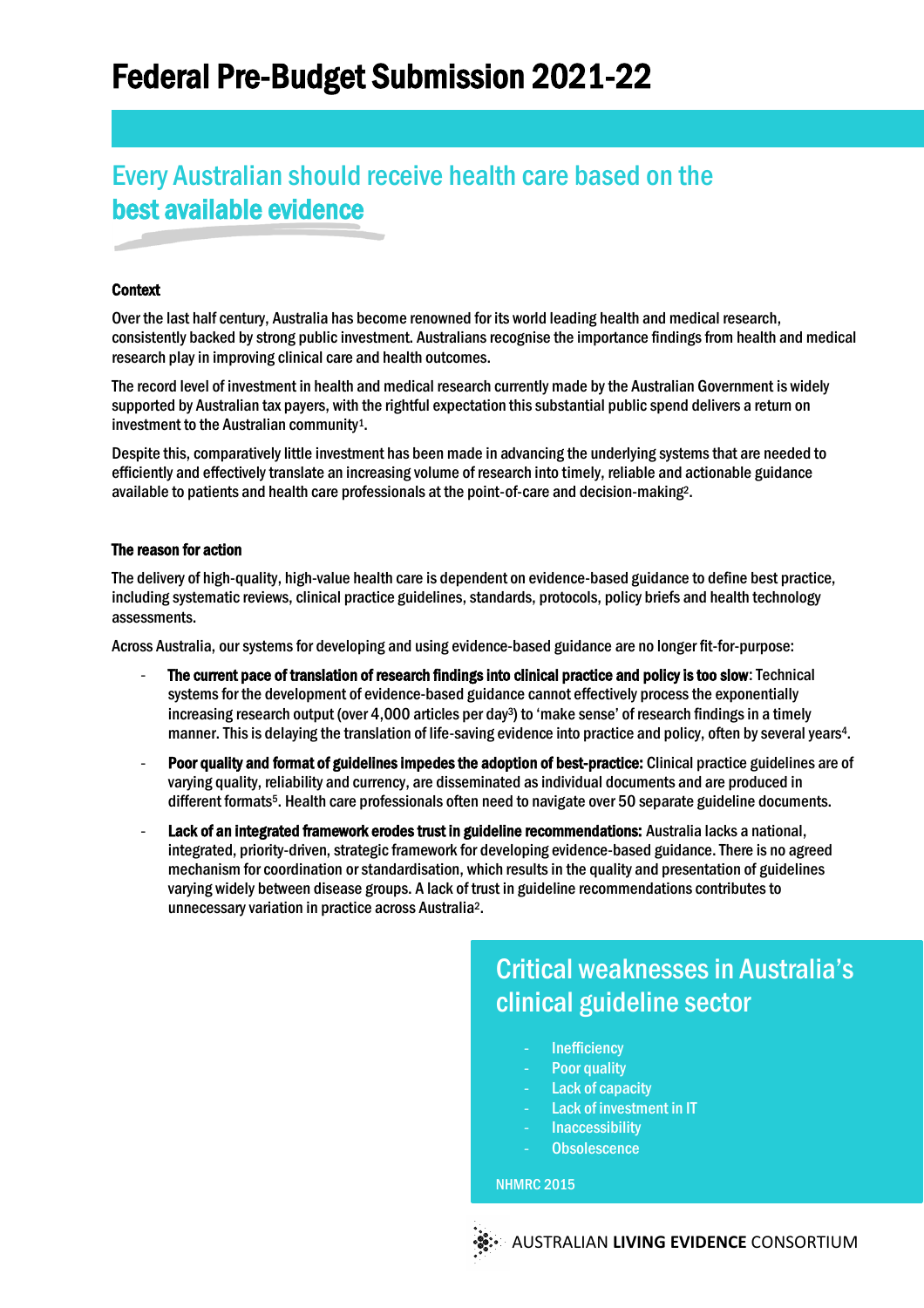# The next-generation approach accelerating research to point-of-care

#### The need to act now

Australia must address these system failures in order to connect an accelerating research sector with data-driven health services. The urgency for government to act now is driven by:

- Rising pressure to maximise returns on research investment: As public investment in health and medical research increases with the full capitalisation of the Medical Research Future Fund (MRFF), it is imperative that in parallel, Australia develops fit-for-purpose mechanisms to address a critical bottleneck in the translation of research into practice and policy.
- Surging levels of research and health related data: Technology and health-related data are increasingly leveraged across the health sector but are neglected in the field of evidence-based guidance. This will be a major impediment to improving health system value if not addressed.
- The push to participatory health: Patients are becoming more engaged in their own health care, but must navigate an increasingly complex, unregulated online space for health advice. They lack a single source of truth that is informed by reliable, up-to-date evidence.

#### The Living Evidence model

Living Evidence is a world-leading approach to the synthesis and dissemination of evidence-based guidance.

The model harnesses innovations in software, data systems, machine learning, citizen science and co-production to enable continuous evidence surveillance and near real-time updating of high-quality systematic reviews, clinical practice guidelines and other evidence-based resources used to inform health care practice and policy.

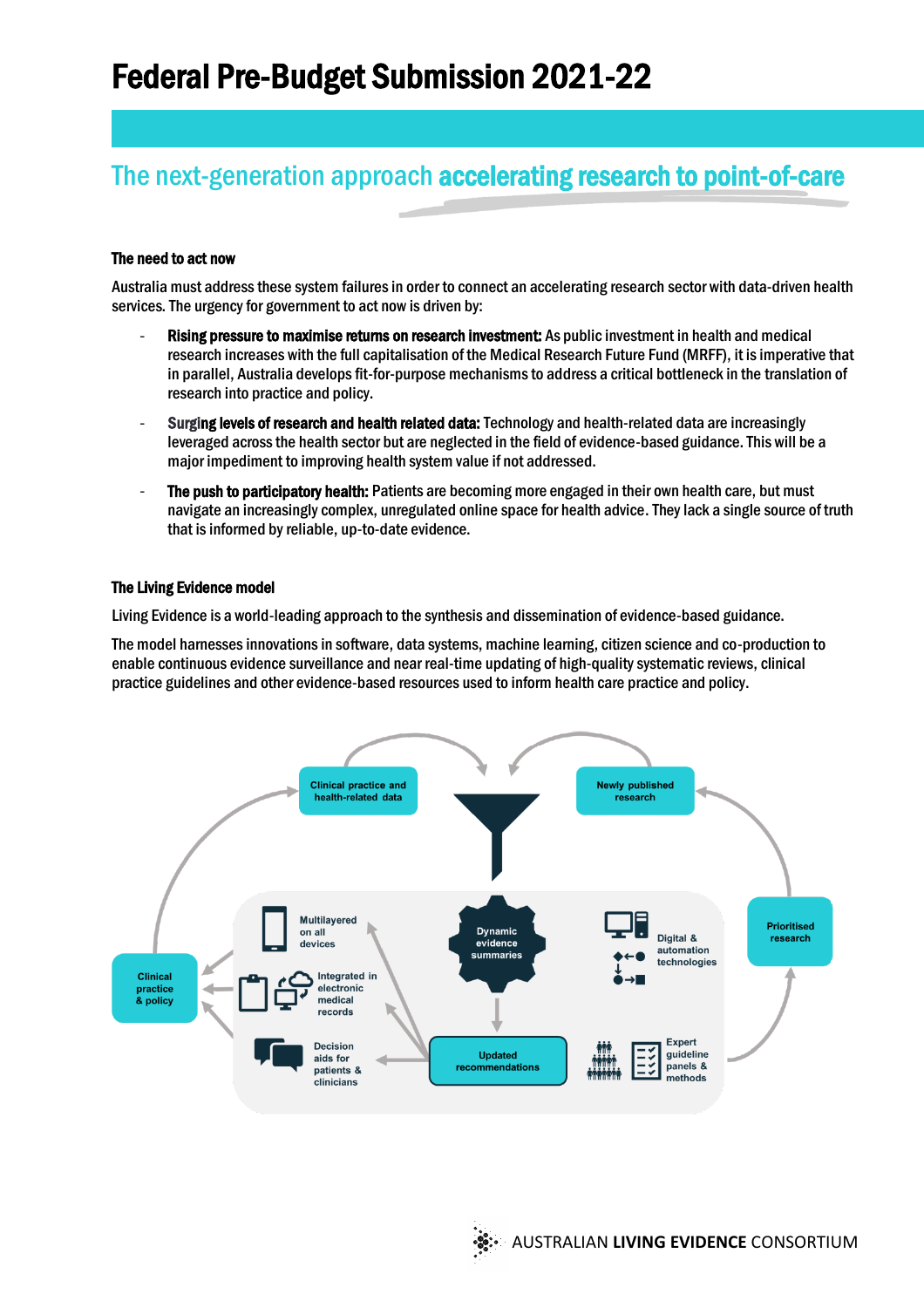## Five chronic diseases , >11 million Australians, >\$30 billion per year

#### About the Australian Living Evidence Consortium

The Australian Living Evidence Consortium (the Consortium) is a group of leading clinical, consumer and research groups in stroke, diabetes, heart disease, kidney disease and musculoskeletal conditions. The Consortium is led by Cochrane Australia (based in the School of Public Health and Preventive Medicine at Monash University) and the core partners are:

| Arthritis Australia                       | Diabetes Australia                                              |
|-------------------------------------------|-----------------------------------------------------------------|
| Australian Diabetes Educators Association | <b>Australian and New Zealand Society of Nephrology</b>         |
| <b>Australian Diabetes Society</b>        | Australia & New Zealand Musculoskeletal Clinical Trials Network |
| Australasian Paediatric Endocrine Group   | <b>Heart Foundation</b>                                         |
| <b>CARI Guidelines</b>                    | Kidney Health Australia                                         |
| Cochrane Australia                        | <b>Stroke Foundation</b>                                        |

The Living Evidence initiative has grown out of a shared understanding among Consortium partners that a new approach to evidence synthesis, guideline development and research translation is needed. The Consortium has come together to collaboratively develop, implement and evaluate a comprehensive program of research and development (R&D) built around a series of Living Guideline exemplar projects.

As a partnership of 12 peak national organisations, the Consortium collectively engages more than 70 relevant clinical, patient, research, and policy groups working to improve health care delivery and patient outcomes across Australia.

Phase One of the Living Evidence program has received broad support from across the sector, both nationally and internationally, and is considered to be a vanguard initiative among some of the world's leading agencies for evidencebased health care and related technologies, including from the UK's National Institute for Health and Care Excellence (NICE) and the Canadian Agency for Drugs and Technologies in Health (CADTH).



"In a time of abundant evidence generation and rapid health technology innovation, the concept of living evidence and guidelines has extreme relevance and potential to support evidenceinformed health care and policy."

Chief Scientist and VP Evidence Standards Canadian Agency for Drugs and Technologies in Health (CADTH)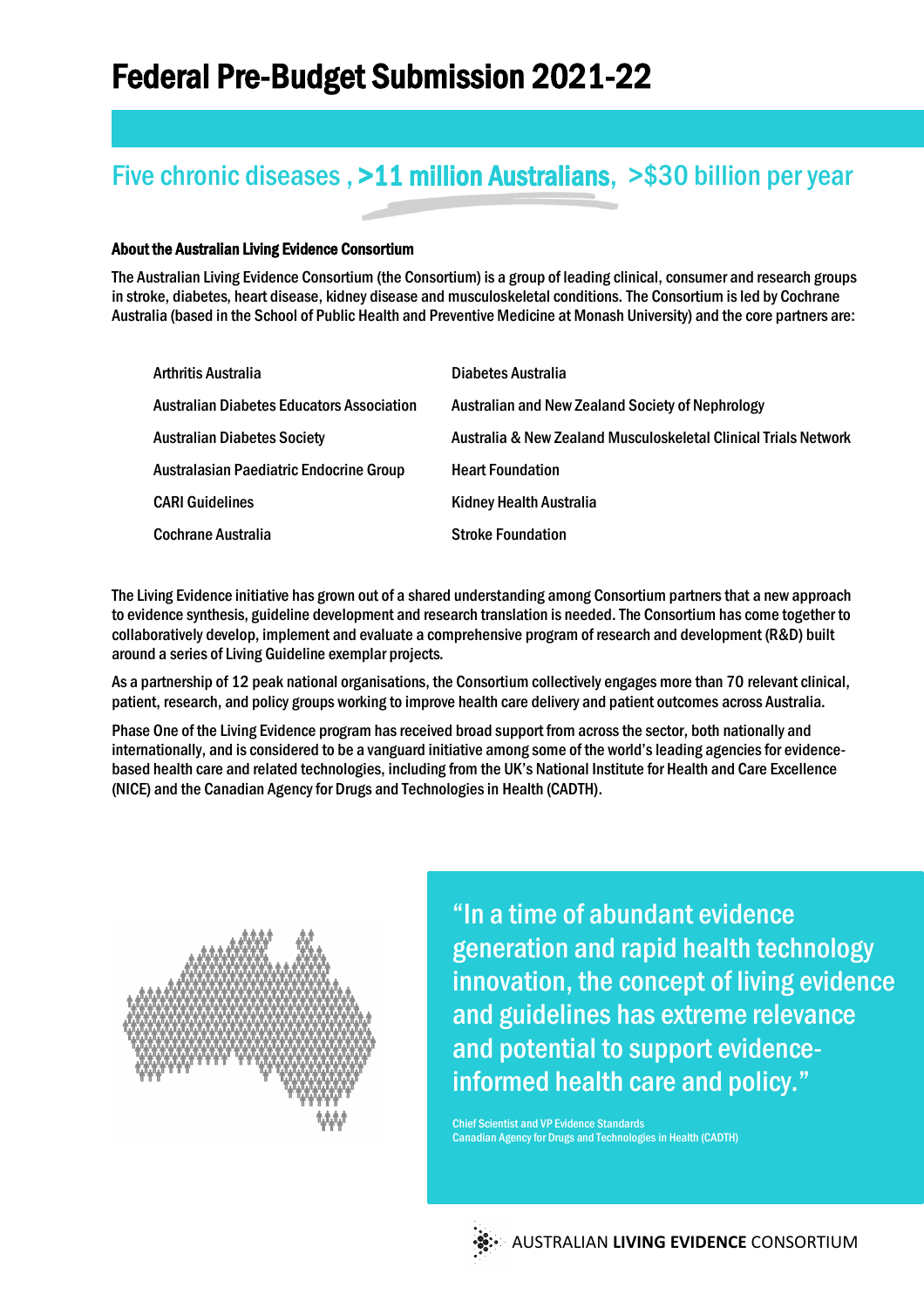## National coordination and leadership

#### Building on Phase One

Phase One of the initiative focused on developing the foundational methods, software, machine learning tools and workflows for Living Evidence and was initiated with joint funding from the National Health and Medical Research Council (NHMRC) and Cochrane, with subsequent support from a number of partners including the Australian Department of Health, Victorian Department of Health and Human Services and the Medical Research Future Fund.

The program has successfully delivered early benefits including the development and launch of the world's first evidence-based Living Guideline—the Australian Clinical Guidelines for Stroke Management<sup>6</sup>.

This paved the way for two further demonstration projects[; Australian Evidence-Based Clinical Guidelines for Diabetes](https://app.magicapp.org/#/guideline/E5AbPE) and a[n Australian Living Guideline for the Pharmacological Management of Inflammatory Arthritis,](https://app.magicapp.org/#/guideline/LqRV3n) followed by a major international leadership role (ongoing) in the provision of up-to-the-minute clinical guidance for COVID-19.

#### Role in Australia's COVID-19 response

The first version of the Australian [Guidelines for the Clinical Care of People with COVID-19](https://covid19evidence.net.au/) was published on 4 April 2020, less than two weeks after the Consortium was called upon to support the establishment of a National COVID-19 Clinical Evidence Taskforce to develop Living Guidelines for COVID-19.

The Taskforce infrastructure includes 32 peak clinical member organisations, over 230 clinical and evidence experts across 10 panels that are supported by a sophisticated system of daily evidence surveillance and weekly updates to evidence-based guideline recommendations published on a dedicated online platform. Importantly, this has been achieved while maintaining the highest methodological standards to meet the requirements of approval by the NHMRC7.

The guidelines currently include 120 recommendations covering primary, acute and critical care for adults, children and adolescents, older people, people receiving palliative care, and pregnant and post-partum women. They have been viewed more than 285,000 times, by more than 175,000 individual users, in more than 180 countries around the world. They have also received widespread acclaim for setting a new benchmark for evidence-based health care.

Investment in Phase Two of the Living Evidence initiative represents a key opportunity to ensure the significant knowledge and expertise generated through the Taskforce project can be leveraged to deliver benefit to a much larger number of Australians, particularly those disproportionately affected by chronic disease—First Nations People and those living in rural and remote communities where research often takes years to impact health care and outcomes.

> "The Australian experience of creating living guidelines to inform the management of the COVID-19 pandemic [is an] extraordinary programme of work and the degree of inter-organisational collaboration is astounding.

### Is this the shape of the future?"

David Tovey FRCGP Senior Adviser COVID-END and COVID-NMA Co-Editor in Chief, Journal of Clinical Epidemiology (JCE)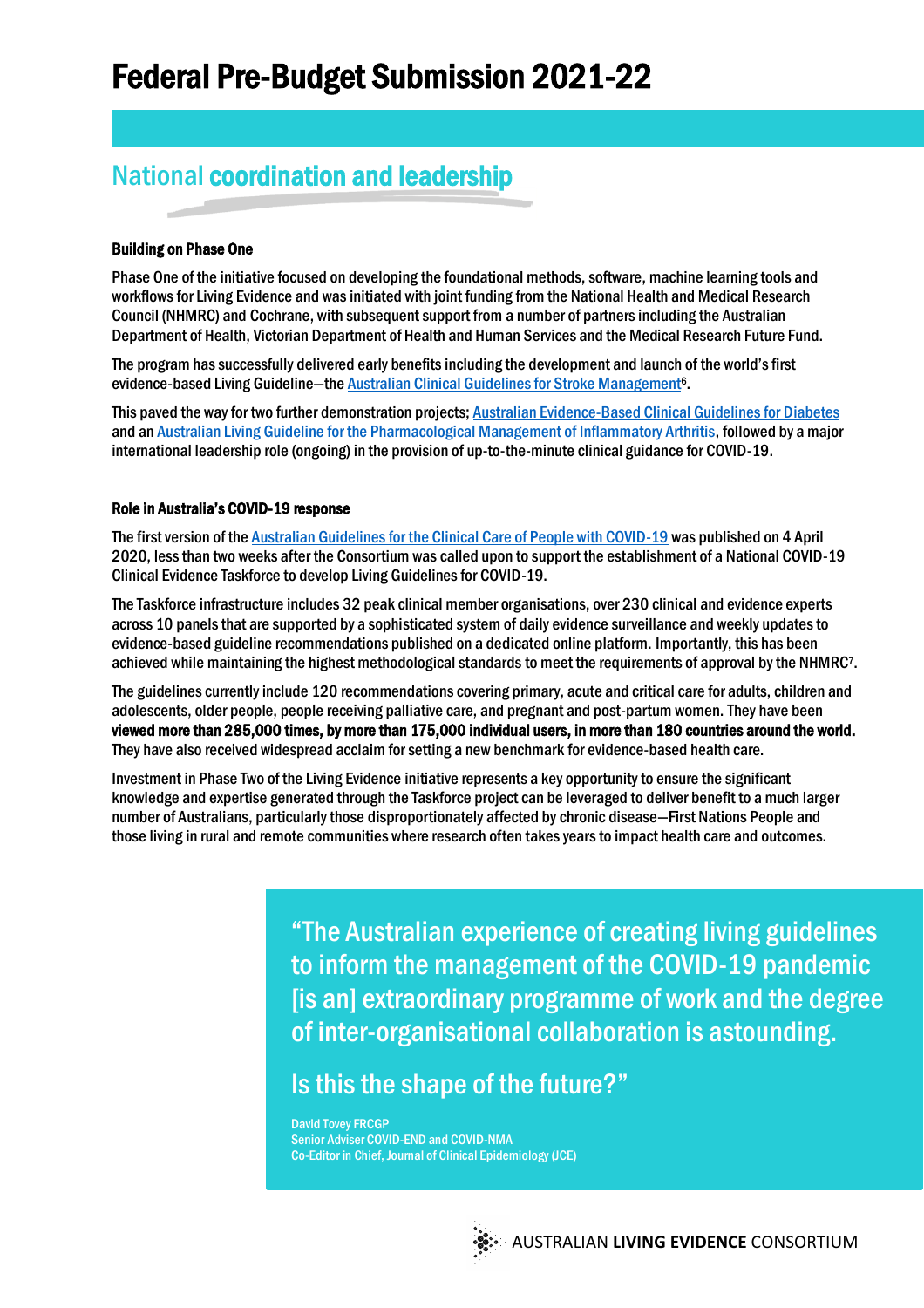# National impact

#### Living Evidence Phase Two

To enable the Consortium to build on this early success and catalyse transformative change in the way evidence is generated and used in Australian health care, Phase Two will be delivered through four pillars:

- Pillar 1 Establishing a national Living Evidence support hub: to develop best-practice methods and process Train, support and build quality and capacity and coordinate and standardise approaches.
- Pillar 2 Building a Living Evidence digital technologies platform: to further develop, enhance and integrate technical systems and digital solutions, reducing unit costs and time.
- Pillar 3 Producing Living Guidelines: to deliver and maintain Living Guidelines (to NHMRC standards) for five of Australia's most high-burden diseases—stroke, diabetes, heart disease, kidney disease and musculoskeletal conditions including arthritis.
- Pillar 4 Getting the latest evidence to where it's needed: to optimise the dissemination and utility of evidence-based guidance and partner with Australia's leaders in knowledge translation to drive practice and policy change.

#### Key outcomes to be delivered

The Consortium will measure and report key performance indicators across three key benefit domains to be delivered through this initiative:

- Rapidly bringing research discoveries to point-of-care and decision-making : Accelerating the impact of investment in health and medical research by more rapidly translating findings into reliable, actionable guidance that can be used by health care professionals to deliver better care.

**Targeting** 

- a) 80% reduction in time from publication of research to incorporation in evidence-based guidelines
- Drive health system value through accelerated co-production of guidance based on the latest research: Enabling knowledge translation and improving health system productivity by engaging more patients, health care professionals and policymakers in maintaining an up-to-date source of evidence-based guidance on the most effective health care interventions and services.

Targeting

- a) 50% reduction in the time to complete key tasks for evidence synthesis
- b) 25% reduction in time to update guidelines to NHMRC standards
- c) 300% increase in the number of patients and clinicians involved in living guideline development
- Give patients more opportunities to be active participants in their health care: Actively involving patients and communities in creating a single source of truth that can be used to inform discussions about their health care. **Targeting** 
	- a) 300% increase in clinical guideline users
	- b) 30,000 monthly users of decision aids and tools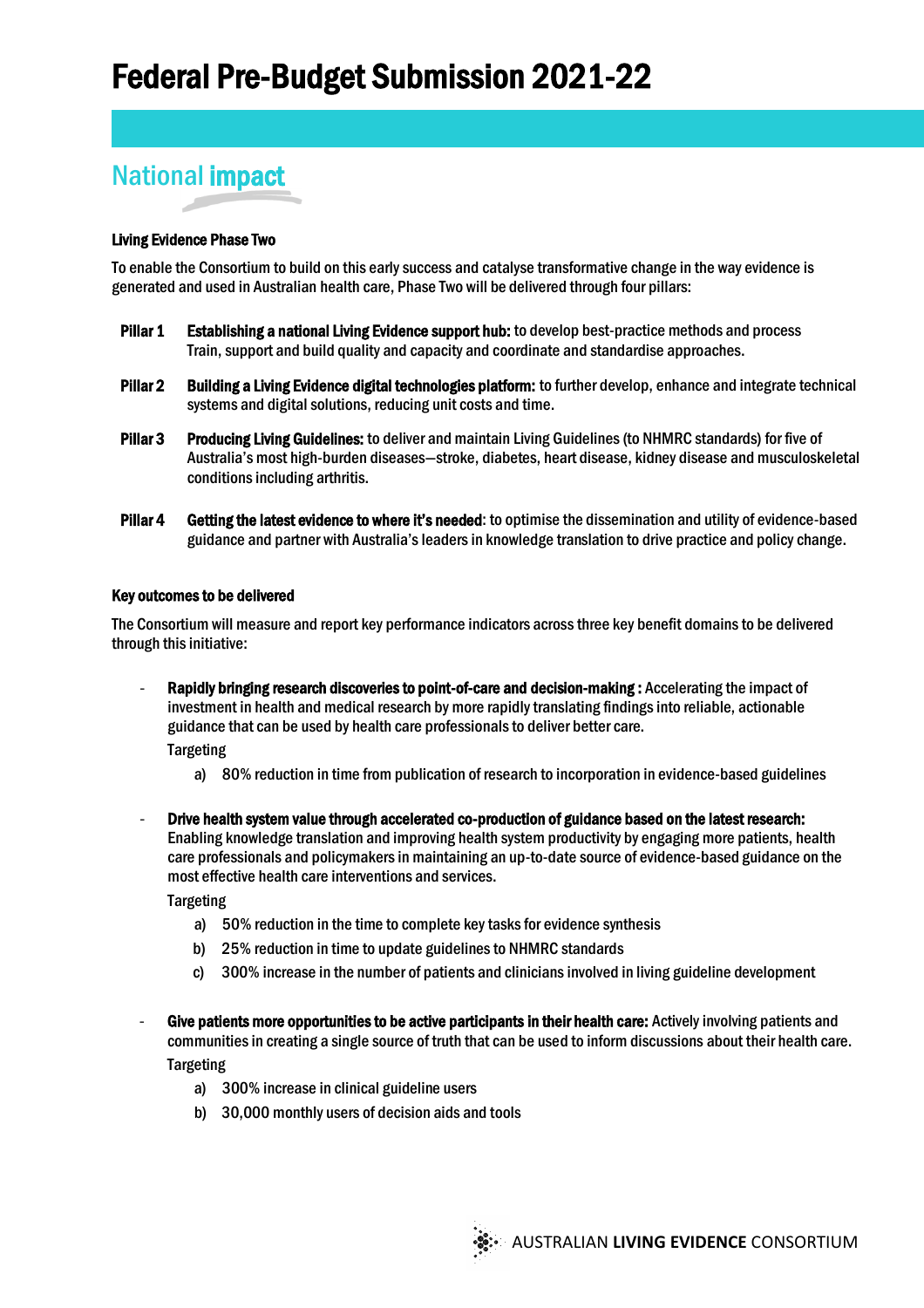## Better evidence systems, better patient outcomes, better value care

#### Economic benefits

In the medium to longer term, the Living Evidence program has the potential to yield substantial economic benefits through improvements in patient outcomes and more efficient expenditure on health care and services.

Economic modelling was undertaken to evaluate the potential impact of near real-time updating versus conventional updating of guideline recommendations (every five years or more) following publication of practice-changing evidence for a new intervention. The following two case studies were used:

- A highly effective (and cost-effective) nurse-led intervention for managing fever, hyperglycaemia and swallowing after stroke (FeSS protocol).
- The addition of a new class of drug, sodium glucose co-transporter 2 (SGLT2) inhibitors, to current standard care for people with type 2 diabetes (T2DM) and cardiovascular disease (CVD).

Based on conservative assumptions, the net social benefit delivered by Living Guidelines in these two case study areas only would be \$292M (\$1,107 per affected person) and [discounted] \$944.2M (\$13,584 per affected person), respectively8.

These figures reflect the substantial value Living Evidence can deliver, both from a financial and health benefits perspective. If Living Guidelines were to be implemented across more diseases and health care interventions, the overall benefits to the Australian economy would likely far exceed these figures.

#### Healthcare system benefits

By greatly improving the currency and reliability of clinical guidelines, the Living Evidence Phase Two program will offer a new mechanism for addressing two of the key challenges in improving value in health care:

- Identify high and low value interventions more rapidly
- Adopt or abandon high and low value interventions more effectively  $9$

The program will also have relevance for other health and economic policy levers (e.g. standards, accreditation, public and private reimbursement, value-based models), and for other critical policy challenges in sectors such as education, justice, social disadvantage and early childhood development.

### More than \$1.2 billion...

ļ The net societal benefit of implementing new guidance within the first year of practice-changing evidence becoming available for just two interventions in stroke and diabetes.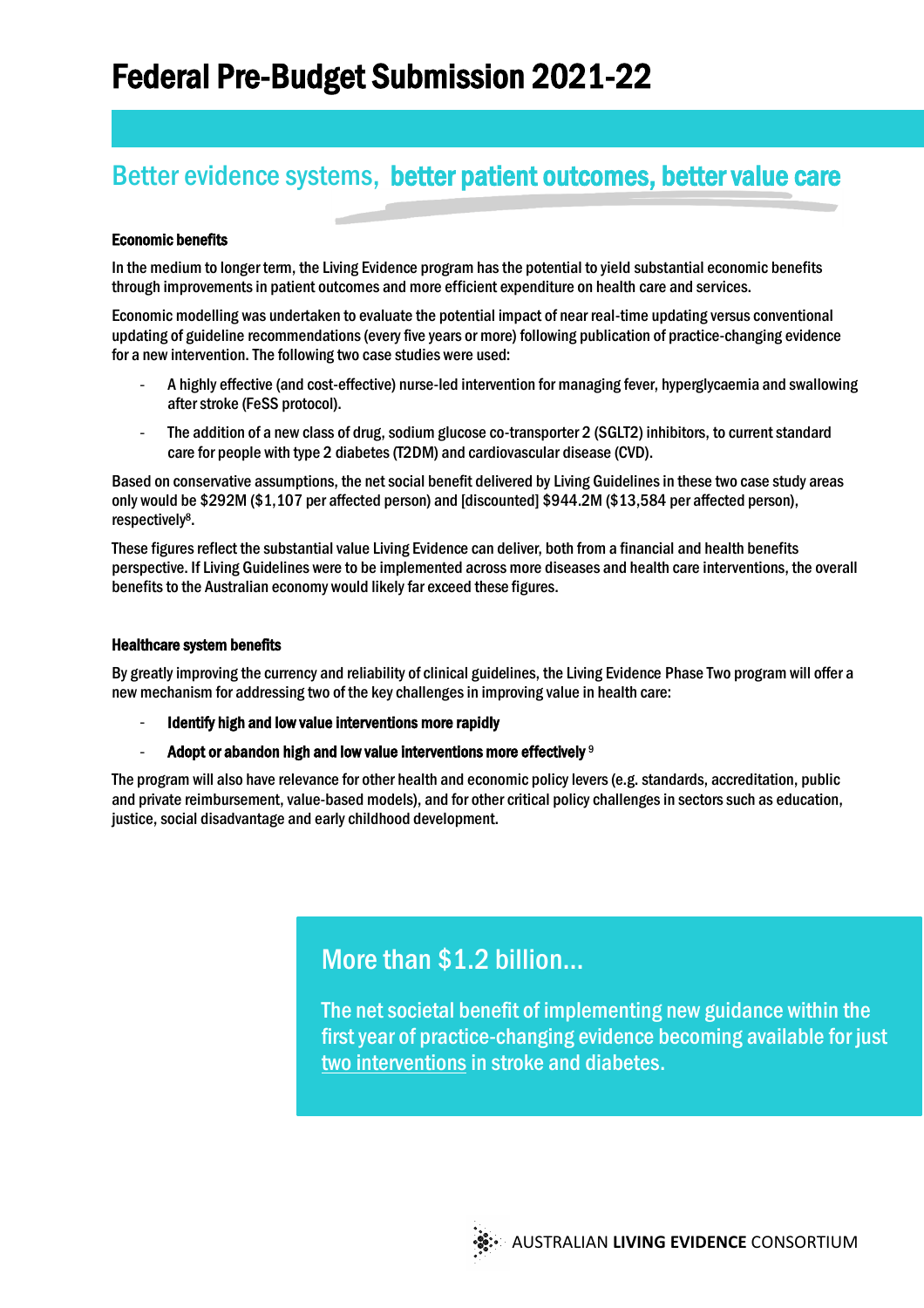# A national partnership approach

#### Funding strategy

A detailed business case developed in partnership with the Victorian Government and EY in 2020 sets out a comprehensive, multi-partner funding strategy to deliver Living Evidence Phase Two as a national initiative\*.

The program has been costed at a total \$24.5 million over four years.

The Consortium is seeking a total commitment of \$8 million from the Australian Government in the 2021-22 federal budget (\$2.8 million in 2021-22, plus \$5.2 million over the forward estimates).

In addition, States and Territories have been approached to contribute a combined \$10 million, and a further \$4.5 million will be sought from major philanthropic organisations (\$2 million has already been committed by the Ian Potter Foundation).

The Consortium will dedicate these funds, together with significant in-kind contributions in the form of staff time and resources, health care professional time, the existing capabilities of the National COVID-19 Clinical Evidence Taskforce initiative, and existing research funding and partnerships contributing to the delivery of the Phase Two program (estimated total >\$10 million).

|                                             | 2021-22 | 2022-23 | 2023-24 | 2024-25 | Total<br>(\$millions) |
|---------------------------------------------|---------|---------|---------|---------|-----------------------|
| <b>Australian</b><br>Government             | \$2.80  | \$2.80  | \$1.80  | \$0.60  | \$8.00                |
| <b>State and Territory</b><br>Governments   | \$3,80  | \$3.80  | \$1.75  | \$0.65  | \$10.00               |
| Philanthropy                                | \$2.00  | \$1.40  | \$0.85  | \$0.25  | \$4.50                |
| Program-generated<br>(grants, service fees) | -       | \$0.40  | \$0.70  | \$0.90  | \$2.00                |
| <b>Total</b>                                | \$8,60  | \$8,00  | \$4.40  | \$1.50  | \$24.50               |

NB. Columns may not add due to rounding in base tables

<sup>\*</sup> Australian Living Evidence Consortium 2019, Accelerating research to point-of-care. Living Evidence Phase Two: Business case for investment.

A full copy of the business case, including detailed program costings, is available on request